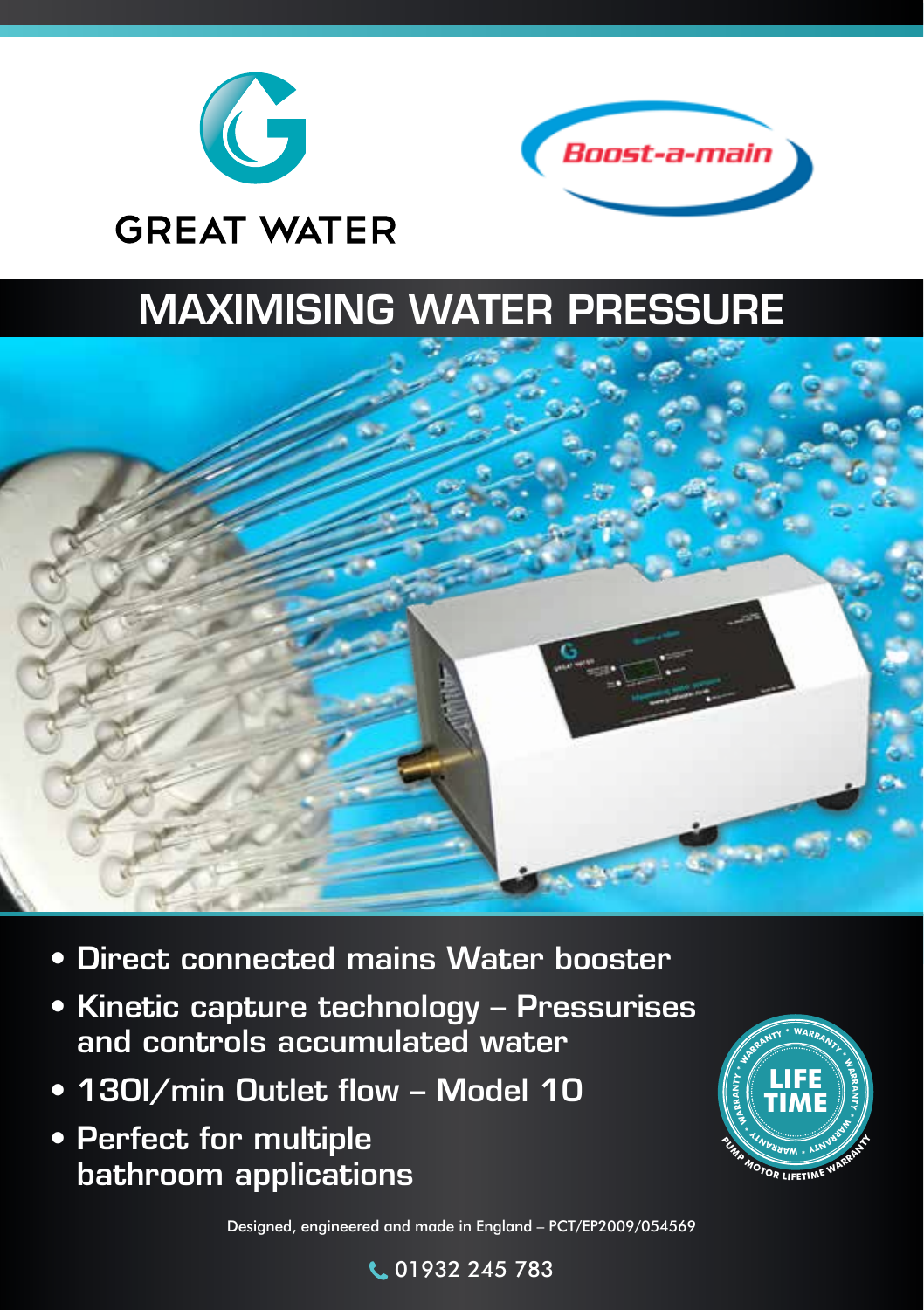## What is Boost-a-main?

Boost-a-Main is our unique system to increase mains water pressure and flow using Kinetic Capture technology.

#### HOW DOES IT WORK?

With systems suitable for any size of home the Boost-a-Main system takes the available mains water and stores it under pressure in the accumulator. This captures the kinetic energy of the water, the system then increases the amount and pressure of the stored water using our unique Mag Drive shaft-less pump technology. This pressurised stored water is then used to supplement the available mains water supply at pressures up to 4.5 bar and flow rates up to 130 litres per minute. Truly enough to satisfy even the most demanding of homes.

*Our model 15 can even deliver up to 300 litres per minute on 42mm pipework.*

#### WHY FIT **BOOST-A-MAIN?**

Poor mains water pressure affects thousands of homes and businesses.

Increasing development together with the popular trend towards mains fed plumbing systems, unvented cylinders, combination boilers and high performance showers means that more of us are demanding more from the mains water supply.

Modern homes have multiple bathrooms and often feature en-suite facilities to all bedrooms. You don't have to look back far into the past to see a time that one (indoor) bathroom was the expectation. Water supply infrastructure was not designed for the modern home and often dates back to Victorian times

#### GET YOUR SHOWERS WORKING PROPERLY!

Many modern European taps, showers and terminal fittings are designed for a 3 bar operating pressure to deliver the quoted flow rates. Unvented cylinders operate best at 3 - 3.5 bar pressure. Supplied with less the systems often disappoint despite great expense.



01932 245 783 www.greatwater.co.uk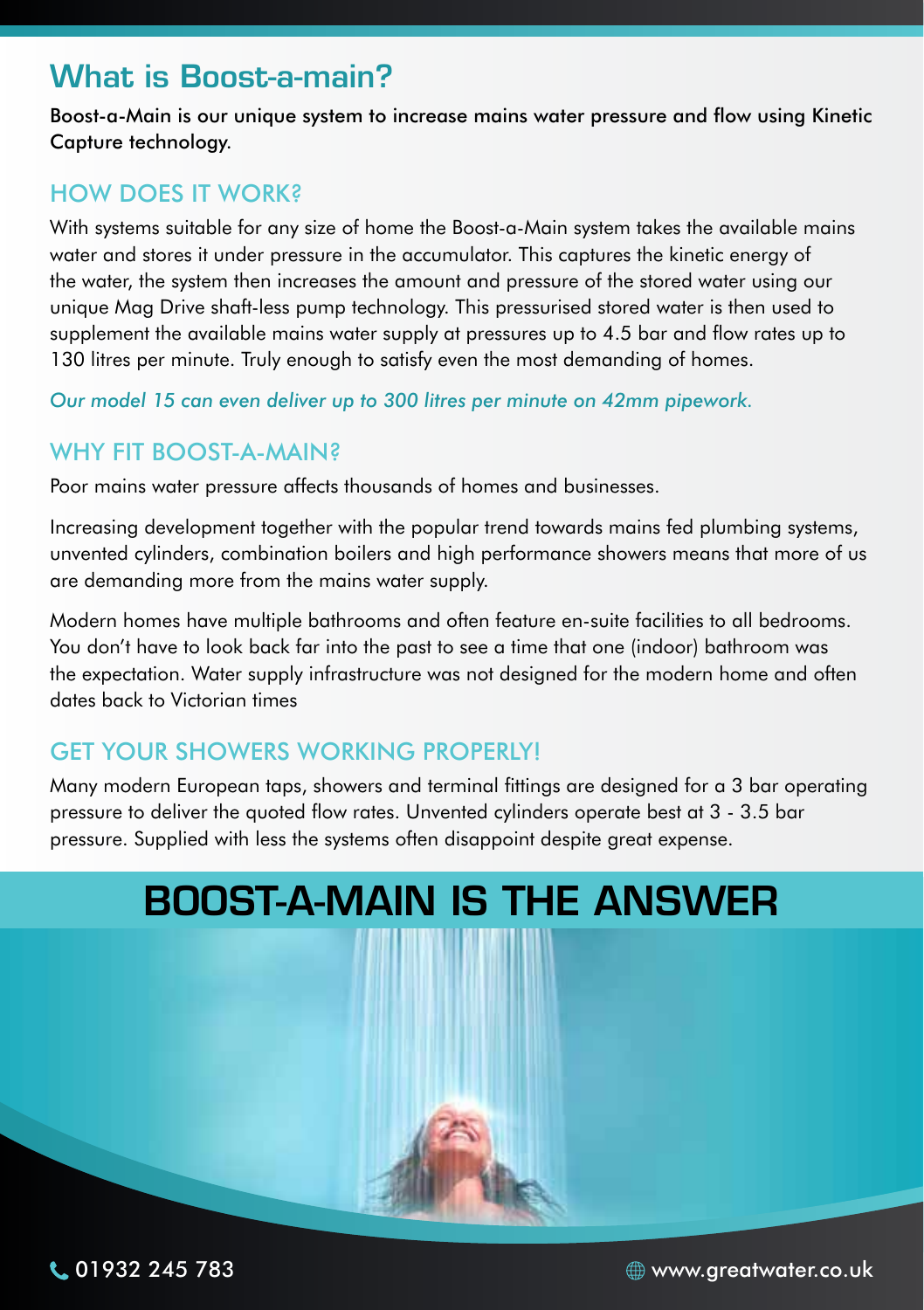#### TRADITIONAL PLUMBING **SYSTEM**

- ` *Not reliant on mains water pressure for performance*
- ` *Older homes feature less bathrooms and appliances*
- ` *Acceptable performance.*



#### MODERN PLUMBING **SYSTEM**

- ` *Modern homes have many more fixtures and fittings*
- ` *Water supplies face increasing demand with more development and more bathrooms*
- ` *Compromised performance.*



#### BOOST-A-MAIN SYSTEM

- ` *Superb performance from all taps & showers*
- ` *Ideal for simultaneous demand.*



01932 245 783 www.greatwater.co.uk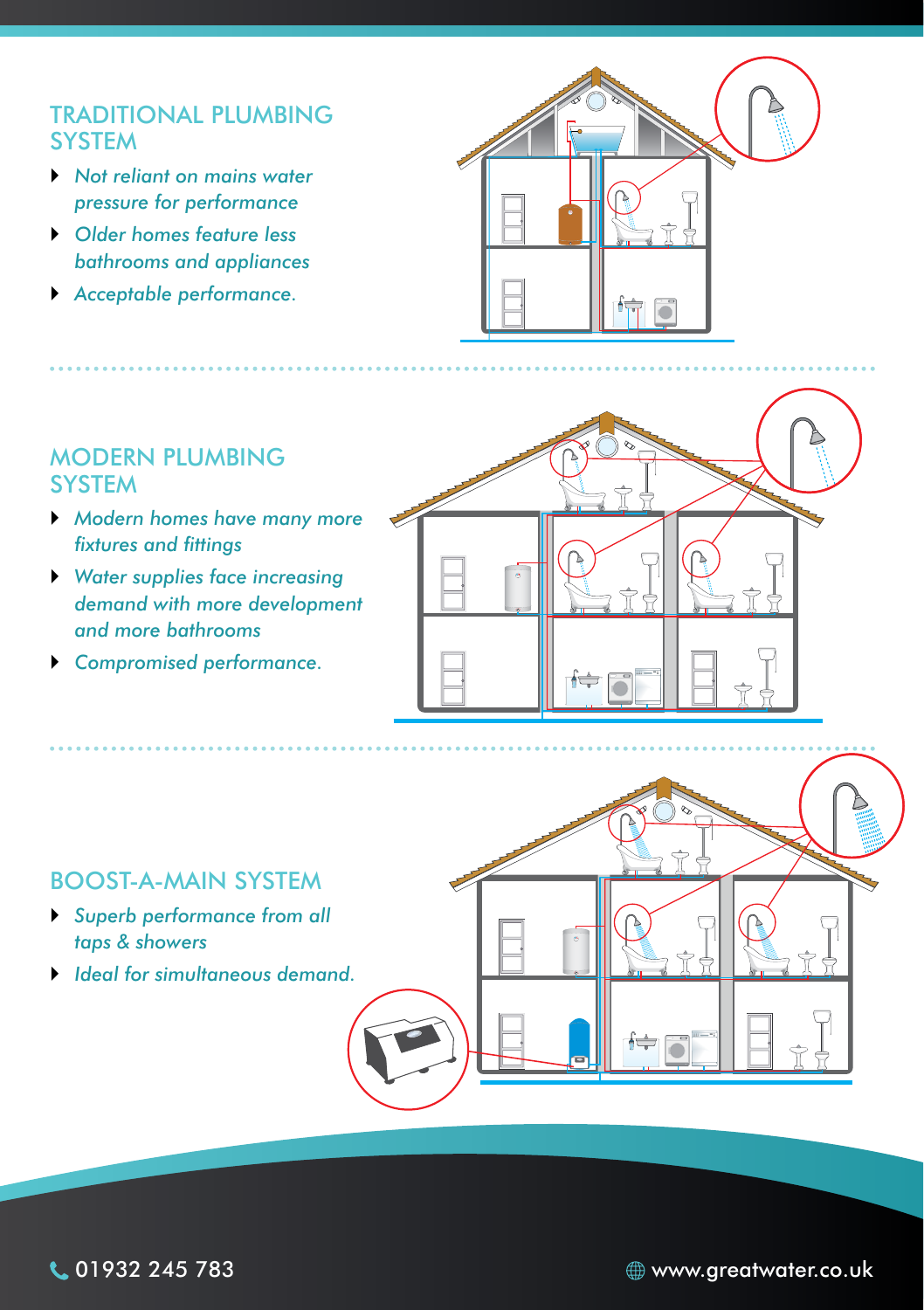## Safety and Fail Safe features

Run dry sensor – uses wheatstone bridge technology to eliminate moving parts

Primary pressure sensor contains no wetted moving parts

Dual circuit over pressure sensor for added safety. Eliminates the need for pressure relief pipework

> Adjustable pressure control on outlet to property

check valves incorporated to allow automatic mains bypassing and prevent backflow.

Double

**Dual circuitry** The system controller incorporates a number of safety features. As well as the primary pressure sensor there are two other sensors. These provide *RUN DRY PROTECTION* and *OVER PRESSURE PROTECTION.*

**The Run Dry Sensor** is constantly checking that a minimum feed water pressure of 0.25 Bar is available at the Boost-a-Main unit. If the water supply is off or intermittent the system will automatically shut down and wait until water supply is restored before re-starting. In this event the yellow "low pressure warning" light will illuminate on the control panel. The system automatically checks every 2 minutes.

**Overpressure protection** The pump at the heart of every Boost-a-Main unit is capable of producing some very high pressures. The over pressure sensor should never be required however if the normal pump control circuit were to fail and the pump was running the over pressure sensor will shut down the system at 9 bar. The red light will illuminate on the control panel and the system will require a manual intervention to re-start. This fail safe device operates on a completely separate relay & circuit from the main sensor.



**Automatic by-pass** Even if the system were to shut down due to one of the above failure modes water supply will continue. The system will use the accumulated store of water to supply the needs of the property until the system is re-set.

**Power failure by-pass** Unlike traditional break tank fed pump systems water continues to flow even when there is no electrical supply. During short power failures the performance will be unaffected. If the power is lost for an extended period the available mains water supply will automatically provide as much flow as it can.

#### BOOST-A-MAIN CONTROLLERS ARE SUITABLE FOR USE WITH ANY POTABLE WATER ACCUMULATOR

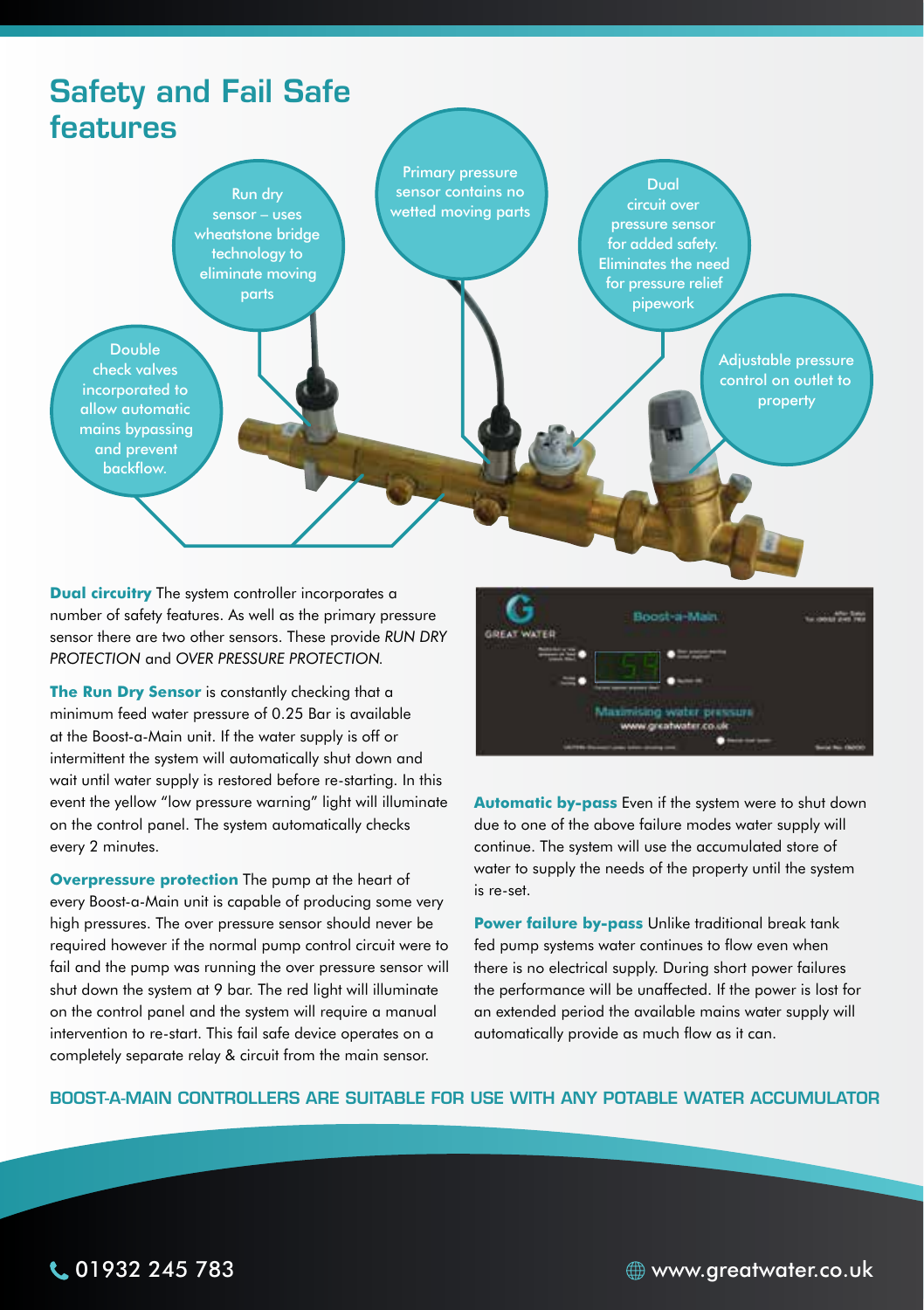## Why pick The Great Water Boost-a-Main?

- ` *Lifetime warranty on pump motor.*
- ` *Whisper quiet operation.*
- ` *Auto By-Pass to main.*
- ` *Built in Run Dry protection with auto reset*
- ` *Overpressure protection.*
- ` *2 models to suit all applications with peak flow rates to 130 and 300 lpm*
- ` *Shaft-less Mag Drive pump for quiet efficient operation*
- ` *Simple installation*
- ` *Supplements mains pressure doesn't waste energy pumping from tanks*
- ` *Engineered in England to the highest standards*



At the heart of every Boost-a-Main system is our Shaft-less Mag Drive pump. Employing graphite rotary vane technology to ensure consistent reliable performance throughout its range





- ` *Mag Drive eliminates troublesome shaft seals and all heat build up.*
- ` *Our pump motor has no moving parts is not subject to wear and will last a lifetime\**
- ` *No moving parts means no heat build up and no noisy fans*

#### **Unique Patented technology**

The Boost-a-Main Process is protected under european Patent appllication # PCT/EP2009/054569



**PROVESS** www.greatwater.co.uk





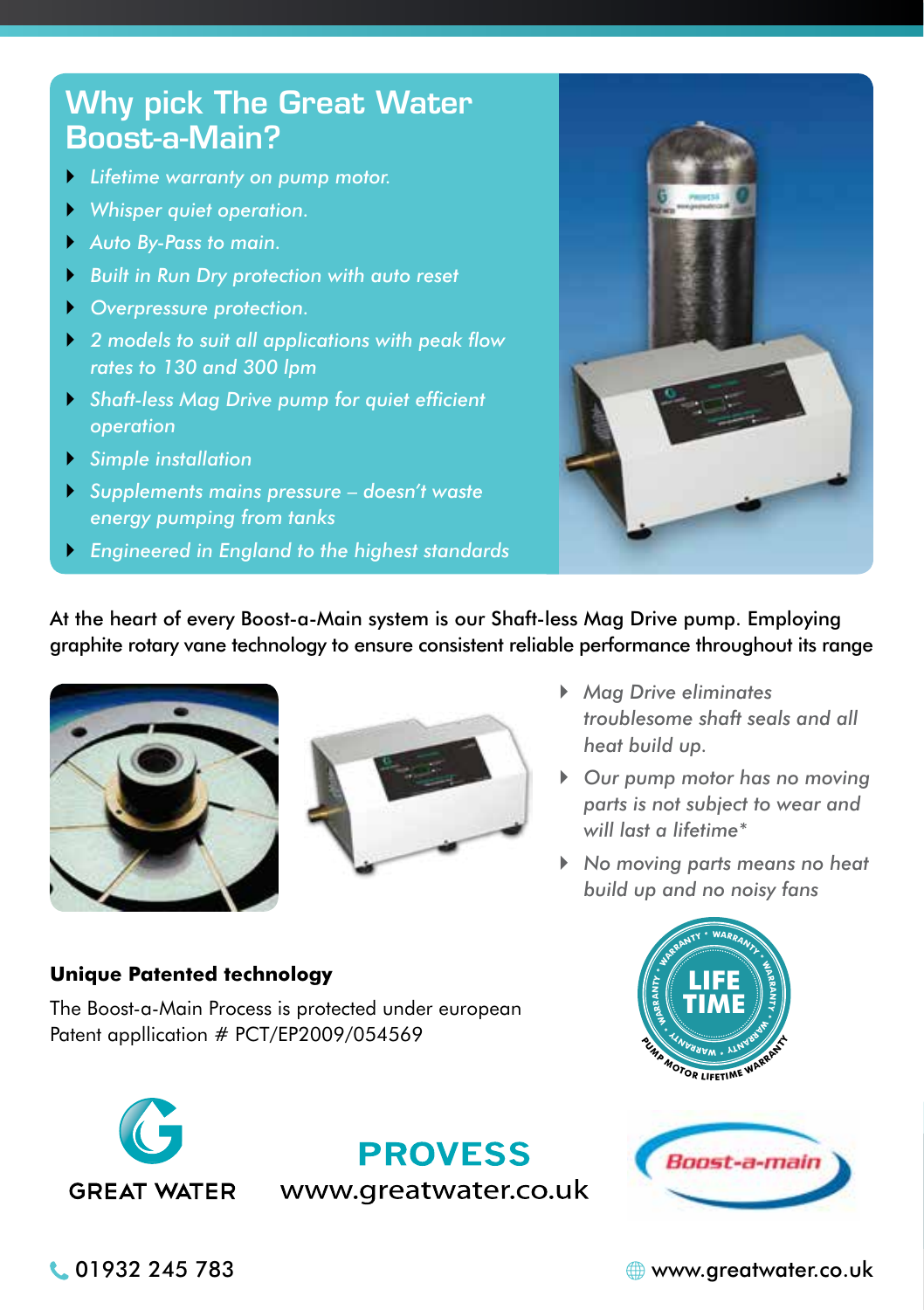

**GREAT WATER** 

# **PROVESS** www.greatwater.co.uk

# Composite Accumulators for Potable Water



**C.** 01932 245 783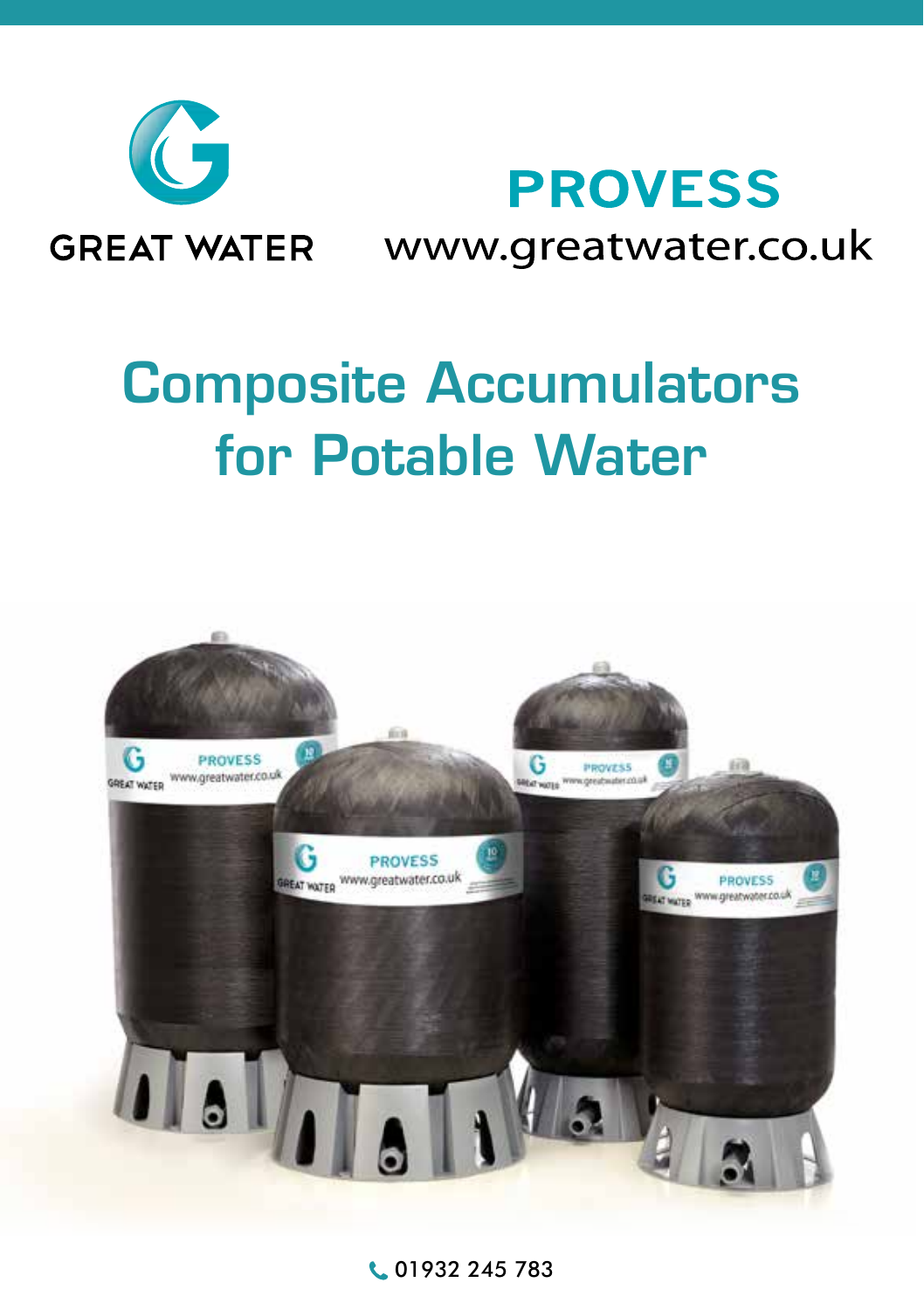### PROVESS VERTICAL ACCUMULATORS

| Model                        |                                                | <b>220V</b> | 330V            | 440V        | 660V |  |
|------------------------------|------------------------------------------------|-------------|-----------------|-------------|------|--|
| Tank volume nominal (litres) |                                                | 150         | 230             | 300         | 450  |  |
| Diameter                     | inch                                           | 18          | 24              | 24          | 24   |  |
|                              | mm                                             | 470         | 620             | 620         | 620  |  |
| Weight                       | kg                                             | 14.8        | 19.8            | 22.8        | 32.6 |  |
| Total height                 | inch                                           | 48          | $42\frac{1}{8}$ | $51^{3}/_4$ | 72   |  |
|                              | mm                                             | 1220        | 1070            | 1315        | 1825 |  |
| Bottom of the tank (type 1)  | 1 opening 160mm with V-clamps and 1 tube 11/4" |             |                 |             |      |  |
| Top of the tank              | Air valve                                      |             |                 |             |      |  |



#### BASIC expansion tank 60 L 115 L 150 L 230 L 300 L 450 L PROVESS HORIZONTAL ACCUMULATORS

| Model                        |      | 330H               | 440H | 660H |                                                |
|------------------------------|------|--------------------|------|------|------------------------------------------------|
| Tank volume nominal (litres) |      | 230                | 300  | 450  |                                                |
| inch                         | 18   | 24                 | 24   | 24   |                                                |
| mm                           | 470  | 620                | 620  | 620  |                                                |
| kg                           | 15   | 20                 | 23   | 32.7 |                                                |
| inch                         | 45   | $36^{1}/4$         | 48   | 68   | <b>INCLUDING</b>                               |
| mm                           | 1140 | 970                | 1215 | 1725 | Brass tank outlet 28mm                         |
| Height including cradle      |      | 745                | 745  | 745  | Plastic push-fit elbow 28mm<br>Support cradles |
|                              |      | 220H<br>150<br>595 |      |      |                                                |

**PROVESS**<br>SSINORES

#### **INCLUDING** liter 115 150 230 300 450

**OPTIONS** 

ī

Brass tank outlet 28 mm Plastic push-fi t elbow 28 mm Brass male coupler m28 x 1"





Brass tank outlet 28 mm Plastic push-fi t elbow 28 mm Brass male coupler m28 x 1" Galvanised support set 18" or 24"

Bottom of the tank (type 1) 1 opening 100 mm with V-clamps and 1 tube 5/4" with V-clamps and 1 tube 5/4" with V-clamps and 1 tube 5/4" with V-clamps and 1 tube 5/4" with V-clamps and 1 tube 5/4" with V-clamps and 1 tube 5/

Total height inch 25,59 38,38 48,03 42,13 51,77 71,85

Bottom lid with 2 openings and 2 tubes 2 tubes 5/4" (type 2) (type 2) (type 2) (type 2) (type 2) (type 2) (type 2) (type 2) (type 2) (type 2) (type 2) (type 2) (type 2) (type 2) (type 2) (type 2) (type 2) (type 2) (type 2)

Top of the tank Air values of the tank Air values of the tank Air values of the tank Air values of the tank Air

Flow through bottom lid with 2 openings and 2 tubes 5/4" (type 3) (type 3) (type 3) (type 3) (type 3) (type 3)

Flow through bottom light bottom light bottom light bottom light bottom light bottom light bottom in the second second second second second second second second second second second second second second second second secon

mm 650 975 1220 1070 1315 1825